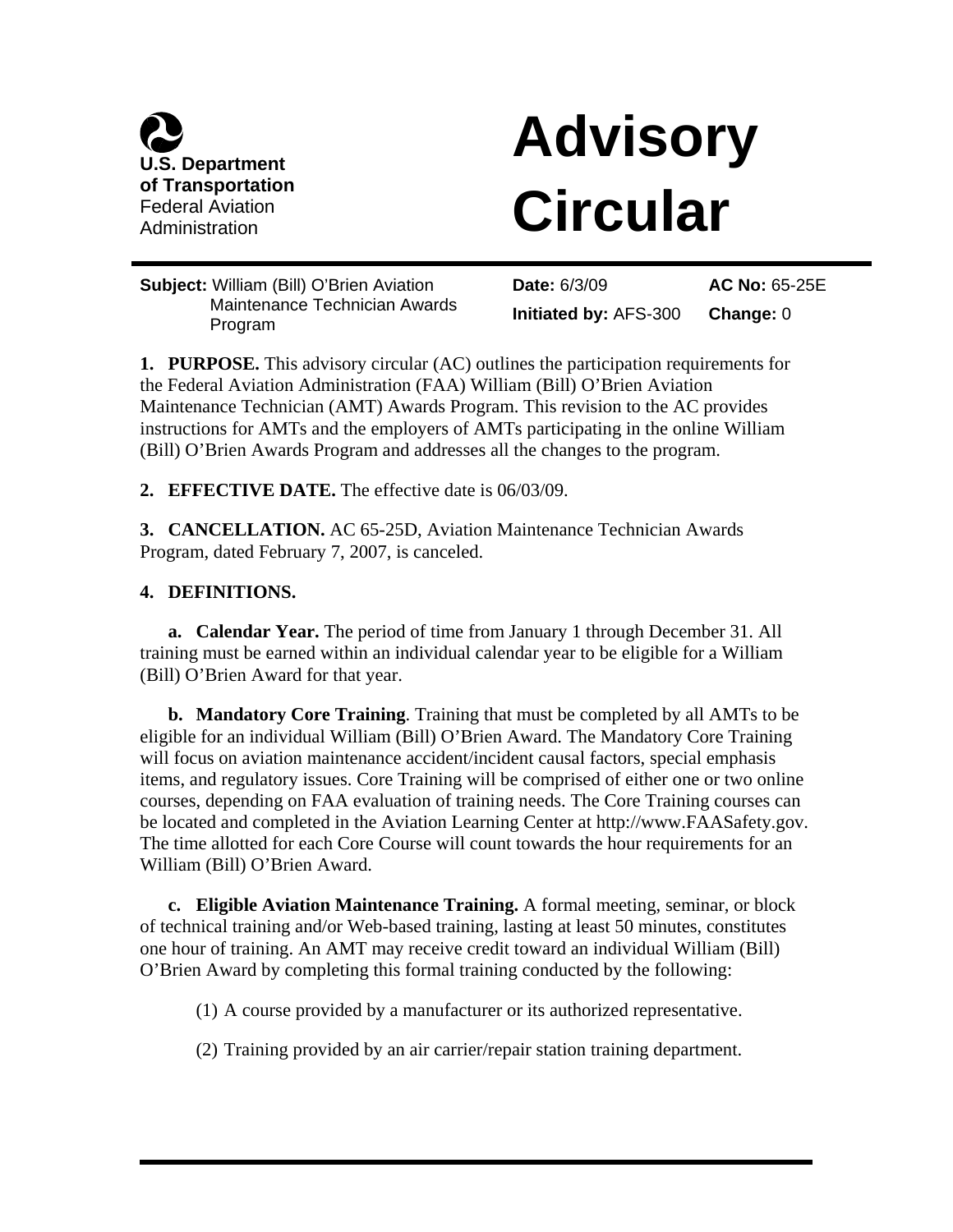(3) Attending an FAA Safety Team (FAASTeam) sponsored aviation safety seminar or symposium.

(4) Training from FAA aviation safety inspectors/FAA Web-based training, FAA-accepted Inspector Authorization refresher training entities, FAASTeam managers/representatives, industry subject matter experts, and Title 14 of Code of Federal Regulations (14 CFR) part 147 instructors as long as the information presented is technical, safety-related, regulatory in nature, or pertains to maintenance human factors. Part 147 curriculums excluded, information must be outside of course requirements.

#### **NOTE: Industry seminars must not contain commercial endorsements or serve as advertisements for a particular products or services. Additionally, company personnel policy type training is not eligible.**

**d. FAASafety.gov Syllabi.** A syllabus of topics and guidance used to develop eligible training and seminars. Various syllabi are located on the http://www.FAASafety.gov Web site.

**e. College Level Course.** A course of instruction on one subject constituting at least three credit hours or 40 classroom hours from a nationally accredited college, university, or a vocational/technical school approved by a higher educational accreditation organization. Correspondence and Internet courses are acceptable. Examples of acceptable college courses are Mathematics, English, Science, Aviation Safety, Human Factors, Quality Control, or similar aviation career related courses.

**5. BACKGROUND.** In October 1991, Flight Standards Service, AFS-300 determined there was a need for an incentive program to encourage AMT employees and employers to participate aggressively in available initial and recurrent maintenance training/courses. Through the William (Bill) O'Brien Awards Program, the FAA recognizes eligible technicians and employers by issuing awards to those who receive or promote and foster initial and recurrent training.

**a. Technician Incentives.** This program provides maintenance technicians with incentives to improve safety by actively participating in initial and recurring training programs on their own initiative or in training programs subsidized by their employers.

**b. Employer Incentives.** The FAA is aware that the employer bears the short-term loss of employee productivity and other costs associated with training. To increase the incentive for management to fund training under the award program, the FAA recognizes employers who take proactive roles in training their technical workforce.

**c. Technician Award.** The award for technicians is an AMT Certificate of Training and an associated decal signifying the award year. The award for employers is an AMT Employer Award of Excellence.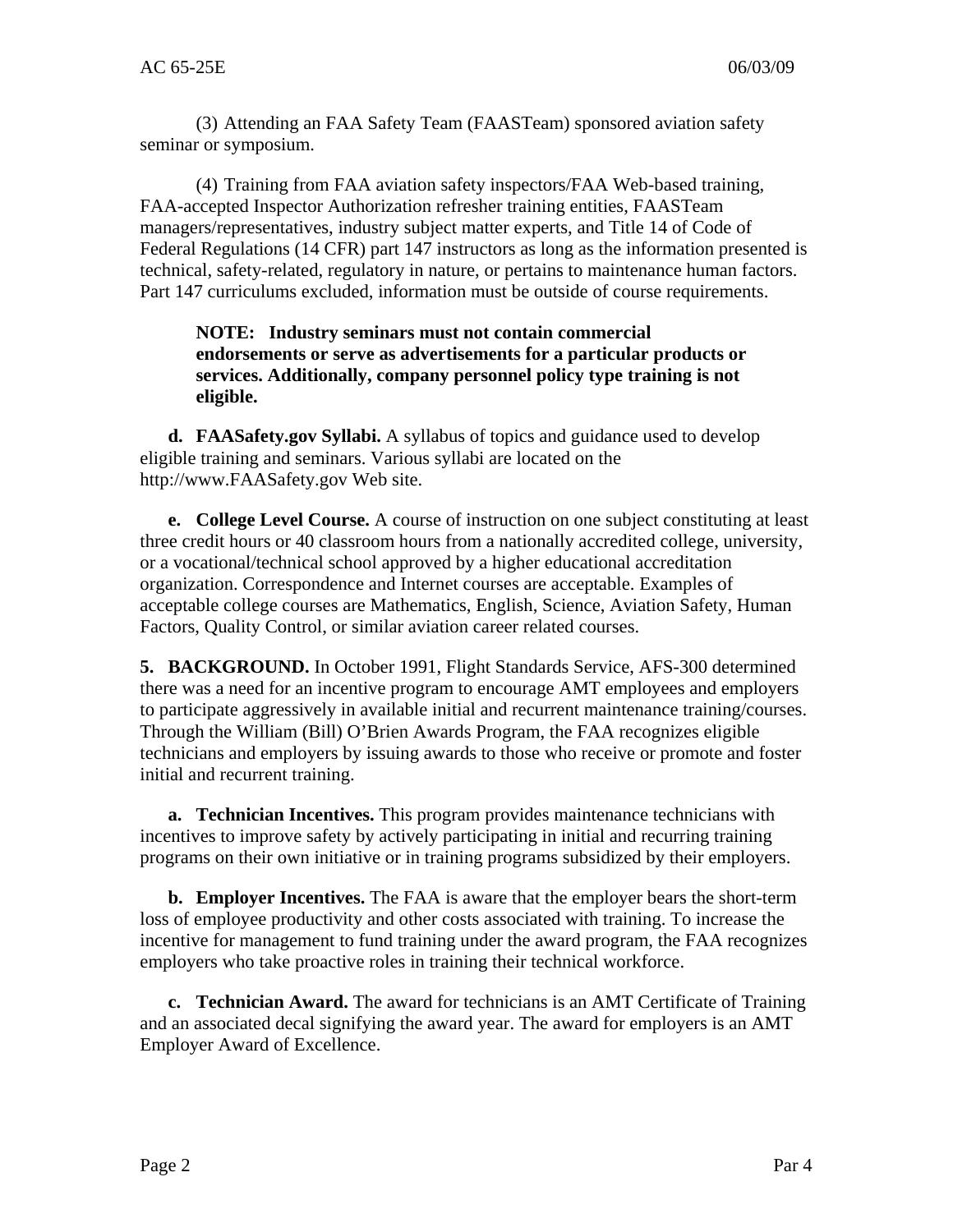**d. William (Bill) O'Brien Awards Program Logo.** The William (Bill) O'Brien Awards Program logo was chosen from designs submitted for review. The winning logo was chosen and represents the following:

(1) The William (Bill) O'Brien Awards Program logo's hexagonal shape resembles standard Army/Navy hardware. The hexagon design symbolizes strength in maintaining a common standard of integrity and trust.

(2) The two perfect circles within the hexagon symbolize the continuing cycle of maintenance and inspection, which must be unbroken and perfect today and every day to ensure continued airworthiness and aviation safety.

(3) The formula, "Knowledge + Professionalism = Safety", represents not only the aviation maintenance industry's commitment to maintaining the aircraft entrusted to its care, but serves as a personal commitment as well.

(4) The two aircraft located in the center of the logo represent the 1903 Wright Flyer superimposed over the proposed space plane. The Wright Flyer represents the maintenance community's proud past. This is because the Wright brothers' mechanic, Mr. Charles Edward Taylor, plays an important role in the history of aviation. Not only was Taylor the first aircraft mechanic, he also designed and built the engine for the 1903 Wright brothers' Flyer. The space plane, with its technological advancements and low orbit capability, represents the bright future of the maintenance profession.

# **6. WILLIAM (BILL) O'BRIEN AWARDS PROGRAM OVERVIEW.**

**a. Technicians and Employers Eligible for Awards.** Technicians and employers may be eligible for William (Bill) O'Brien Awards. The individual technician's award will be an AMT Certificate of Training and an AMT Decal signifying the year the award was earned.

## **b. Individual William (Bill) O'Brien Awards:**

(1) Phase I, Bronze Award.

- (2) Phase II, Silver Award.
- (3) Phase III, Gold Award.

## **c. AMT Employer Awards:**

- (1) AMT Employer Gold Award of Excellence.
- (2) AMT Employer Diamond Award of Excellence.

**d. The Design of the William (Bill) O'Brien Awards Program.** The William (Bill) O'Brien Awards Program is designed to require additional training at each phase. To be eligible for an award, an applicant must complete all of the requirements for the award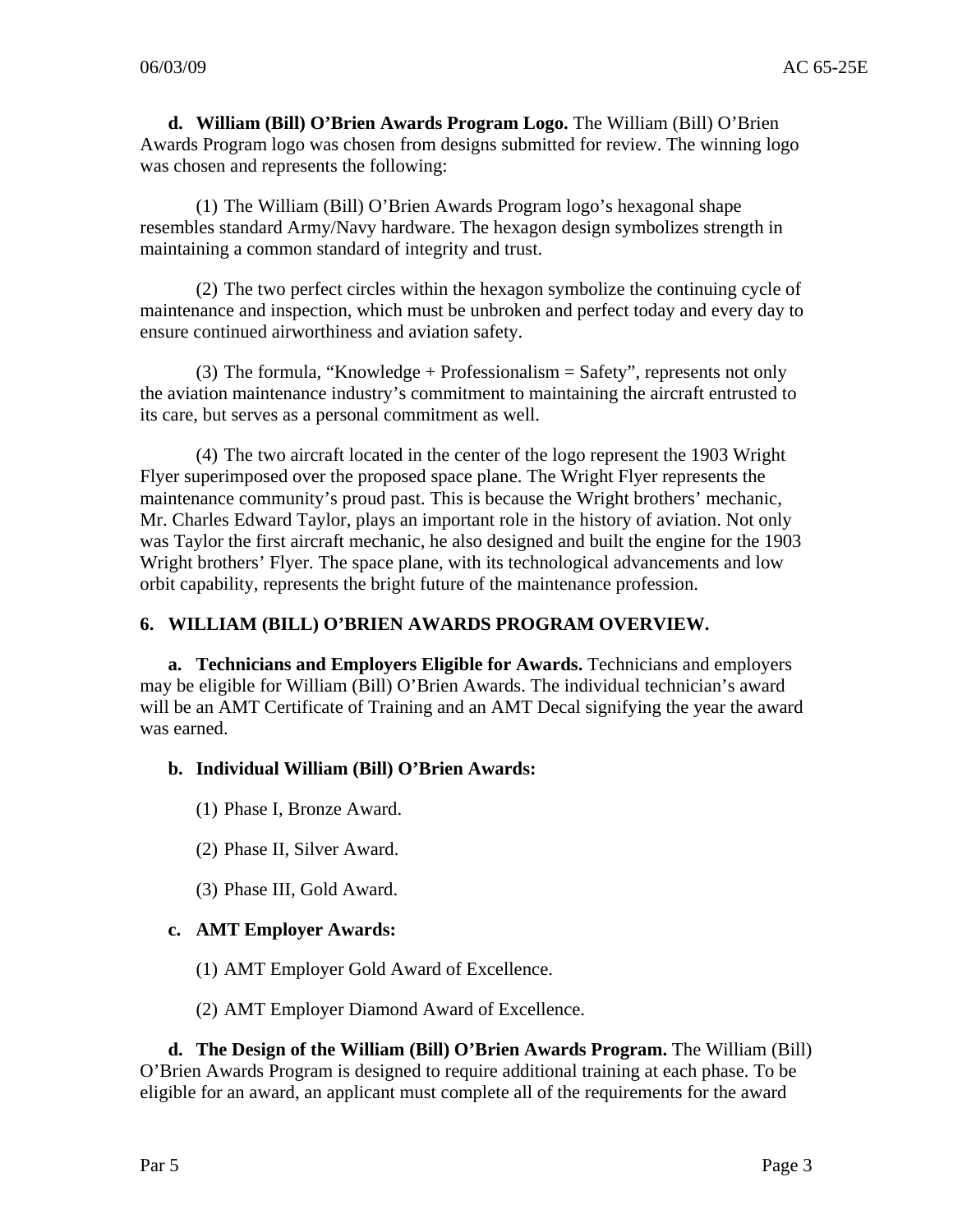within an individual calendar year. A technician or employer who qualifies may receive only one award during any given year.

**e. Flexibility of the William (Bill) O'Brien Awards Program Design.** The William (Bill) O'Brien Awards Program is designed to be flexible. Technicians are not required to complete a lower award phase before earning the next higher phase. For example, a technician who qualifies for the Gold Award during his or her first year in the program would be issued the Phase III Gold Award.

**f. All Technicians and Employers Encouraged to Participate.** The FAA encourages all eligible technicians and employers to participate in the awards program each year. Continuous participation in the FAA William (Bill) O'Brien Awards Program for regulatory, airworthiness, and safety awareness training will reinforce and promote/foster a high level of professionalism and safety within the industry.

**7. INDIVIDUAL WILLIAM (BILL) O'BRIEN AWARD ELIGIBILITY.** The following individuals are eligible to participate in the William (Bill) O'Brien Awards Program:

- An FAA-certificated mechanic and repairman, actively working (see 14 CFR part 65, § 65.83) in general aviation, repair station, or air carrier maintenance, and working on aircraft or component parts for 14 CFR parts 91, 121, 125, 127, 129, 133, 135, 137, 141, or 145 entities.
- A noncertificated maintenance technician employed by a part 121/135 air carrier or a part 145 repair station and working on aircraft or component parts.
- A student in an FAA-certificated part 147 Aviation Maintenance Technician School who is maintaining a course average grade of "C" or better. The student must receive training required by this award program outside of his or her regular part 147 school curriculum.
- An apprentice mechanic working full time or part time performing aircraft maintenance under an FAA-certificated mechanic or repairman is also eligible to receive an award.

# **8. INDIVIDUAL WILLIAM (BILL) O'BRIEN AWARD REQUIREMENTS.** All

phases require that individuals register at http://www.FAASafety.gov, enroll in the William (Bill) O'Brien Awards Program, and complete the Core Training Course/Courses, which can be found in the Aviation Learning Center at http://www.FAASafety.gov. Participants must also meet the following requirements.

**a. Phase I.** Bronze: Obtain a minimum of 12 hours of eligible aviation maintenance training.

**b. Phase II.** Silver: Obtain a minimum of 40 hours of eligible aviation maintenance training.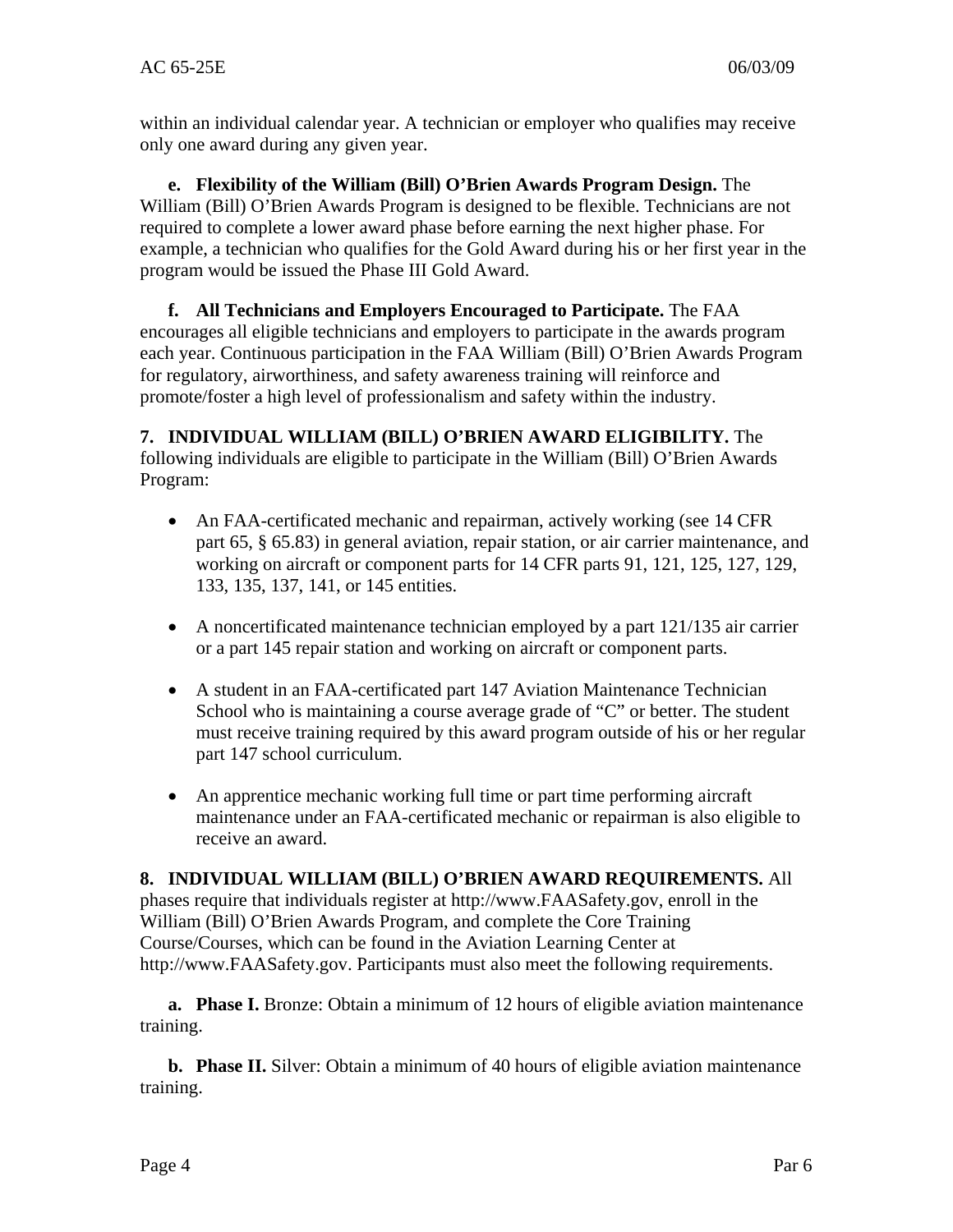**c. Phase III.** Gold: Obtain a minimum of 80 hours of eligible aviation maintenance training plus satisfactory completion of a college level course of three credit hours or 40 classroom hours in Mathematics, English, Science, Aviation Safety, Human Factors, Management, Quality Control, or similar aviation career related courses.

**9. EMPLOYER ELIGIBILITY.** To be eligible for the employer's award, the employer must:

- Be involved full time in the business of maintaining or repairing aircraft and component parts and appliances, thereof.
- Employ at least three full time AMTs.

#### **10. EMPLOYER AWARDS REQUIREMENTS.**

**a. AMT Gold Award of Excellence.** An eligible employer with a minimum of 50 percent of its eligible employees receiving an individual William (Bill) O'Brien Award for a given calendar year is eligible to receive special recognition in the form of an AMT Gold Award of Excellence.

**b. AMT Diamond Award of Excellence.** An eligible employer with a minimum of 100 percent of its eligible employees receiving an individual William (Bill) O'Brien Award for a given calendar year is eligible to receive special recognition in the form of an AMT Diamond Award of Excellence.

**c. FAASTeam Regional Manager Responsibilities.** The FAASTeam Regional Manager with responsibility for the area location of the employer will coordinate with the FAA Certificate Management Team (CMT) in responding to company requests for issuance of the Employer William (Bill) O'Brien Award of Excellence.

**11. APPLYING FOR THE AWARD.** Any person or company desiring to participate in the William (Bill) O'Brien Awards Program must register and utilize procedures outlined at http://www.FAASafety.gov.

**a. Individual AMT.** Throughout the calendar year and within the first month (January) of the next calendar year, AMTs may upload their training on http://www.FAASafety.gov. During the month of January immediately following the calendar year that the training was earned, an individual AMT may claim his or her award on http://www.FAASafety.gov. Claiming the award during the month of January will allow the individual AMT to print his or her AMT Certificate of Training and request the associated decal. After January the award certificate may be printed from the individual's award history page, but no decal will be issued.

**b. Employer.** At any time during the month of February, immediately following the year the training was received by the employers' AMTs, an eligible employer may apply on line at http://www.FAASafety.gov for an Employer Award of Excellence. Employers must upload a spreadsheet showing a list of eligible employees who have received awards, and the award level of each employee. This process will be completed at